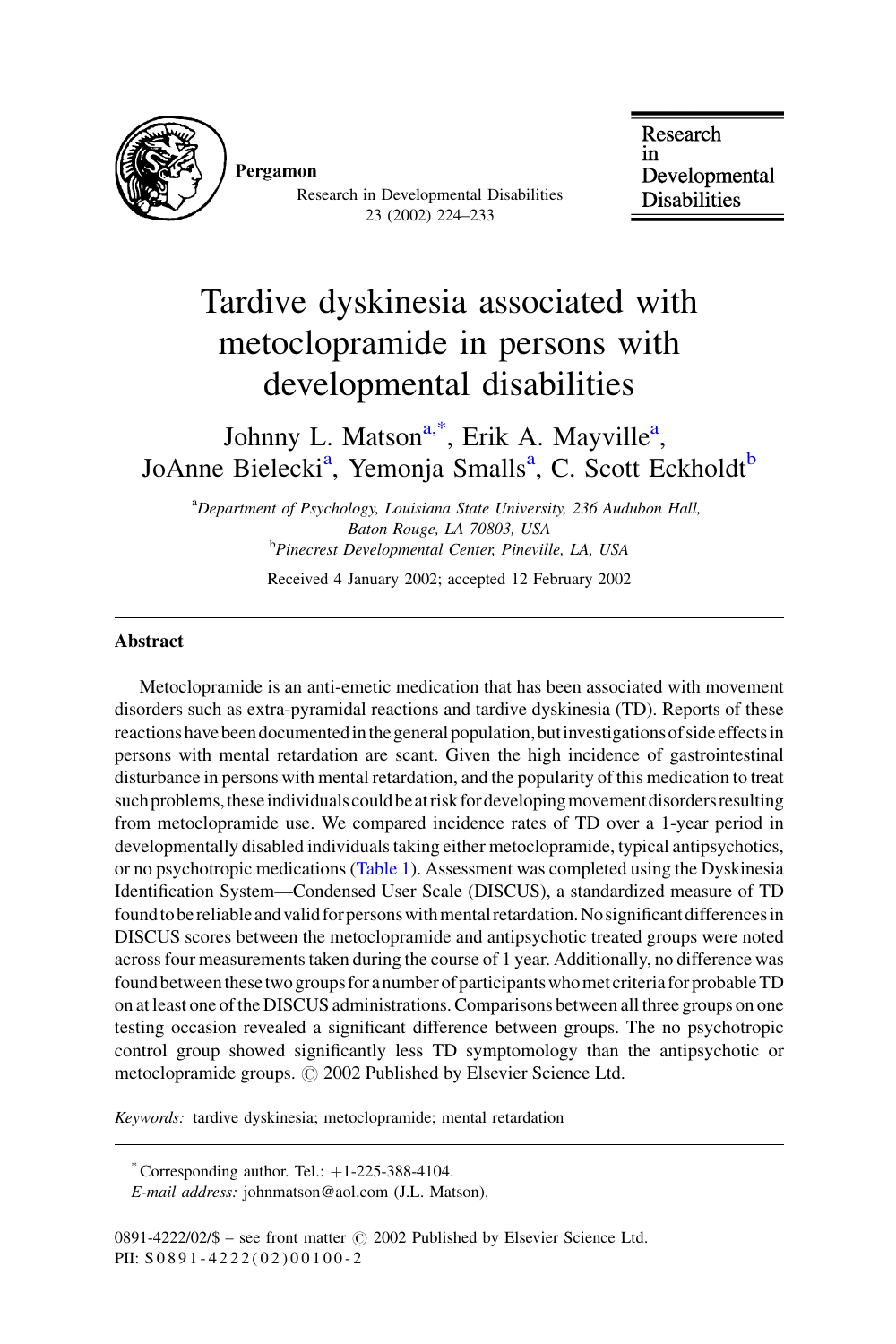<span id="page-1-0"></span>Table 1

|                                           | Metoclopramide<br>Group $(N = 25)$ | Typical<br>Antipsychotic<br>Group $(N = 25)$ | No Psychotropic<br>Medication<br>Group $(N = 25)$ |
|-------------------------------------------|------------------------------------|----------------------------------------------|---------------------------------------------------|
| Axis I diagnosis                          |                                    |                                              |                                                   |
| <b>Bipolar Disorder</b>                   |                                    |                                              |                                                   |
| Schizophrenia                             |                                    |                                              |                                                   |
| Autism/PDD                                |                                    |                                              |                                                   |
| <b>Anxiety Disorder NOS</b>               |                                    |                                              |                                                   |
| Pica                                      |                                    |                                              |                                                   |
| Stereotypic Movement Disorder             |                                    |                                              |                                                   |
| Stereotypic Movement<br>Disorder with SIB |                                    | 9                                            |                                                   |
| Impulse Control Disorder NOS              | 0                                  |                                              |                                                   |
| Intermittent Explosive Disorder           |                                    |                                              |                                                   |
| Rumination                                |                                    |                                              |                                                   |
| No diagnosis                              | 16                                 |                                              | 19                                                |

Demographic and Axis I information for metoclopramide, typical antipsychotics, and no psychotropic medication groups

### 1. Introduction

Antipsychotic medications have long been used to treat psychiatric disturbance and behavioral excesses in a variety of populations. While these medications are mainstays in the control of psychotic behavior, a host of deleterious side effects that often accompany the use of these medications has been well documented. Tardive dyskinesia (TD), a movement disorder characterized by frequent, repetitive, involuntary movements of the lips, tongue, jaw, face, trunk, and/or limbs, is one of the most notorious side effects of antipsychotic medications and has been found to affect approximately 24% of the general psychiatric patients taking antipsychotic medication (Jeste & Caligiuri, 1993; Wilson, Lott, & Tsai, 1998). The risk of developing this condition increases with length of treatment, a disturbing finding given the often chronic use of these medications (Jeste & Caligiuri, 1993).

Less is known about TD in persons with mental retardation. Several characteristics of TD are similar for general psychiatric and developmentally disabled populations (Cohen, Khan, Zheng, & Chiles, 1991). Prevalence estimates in persons with mental retardation taking antipsychotic medication range from 17 to 36%, while a rate of 24% has been found in the general psychiatric population (Cohen et al., 1991; Jeste & Caligiuri, 1993). Additionally, some of the same risk factors have been identified for this population (e.g., increasing age, female gender, lower cognitive functioning), although some studies have yielded conflicting findings (Matson, Bamburg, Mayville, & Logan, 2000; Richardson, Hlaugland, Pass, & Craig, 1986; Youseff & Waddington, 1988).

Dopamine antagonism is the most widely cited mechanism of action responsible for the therapeutic and side effects of antipsychotic medications, though multiple neurotransmitter systems are affected (McKim, 1996). A number of

225